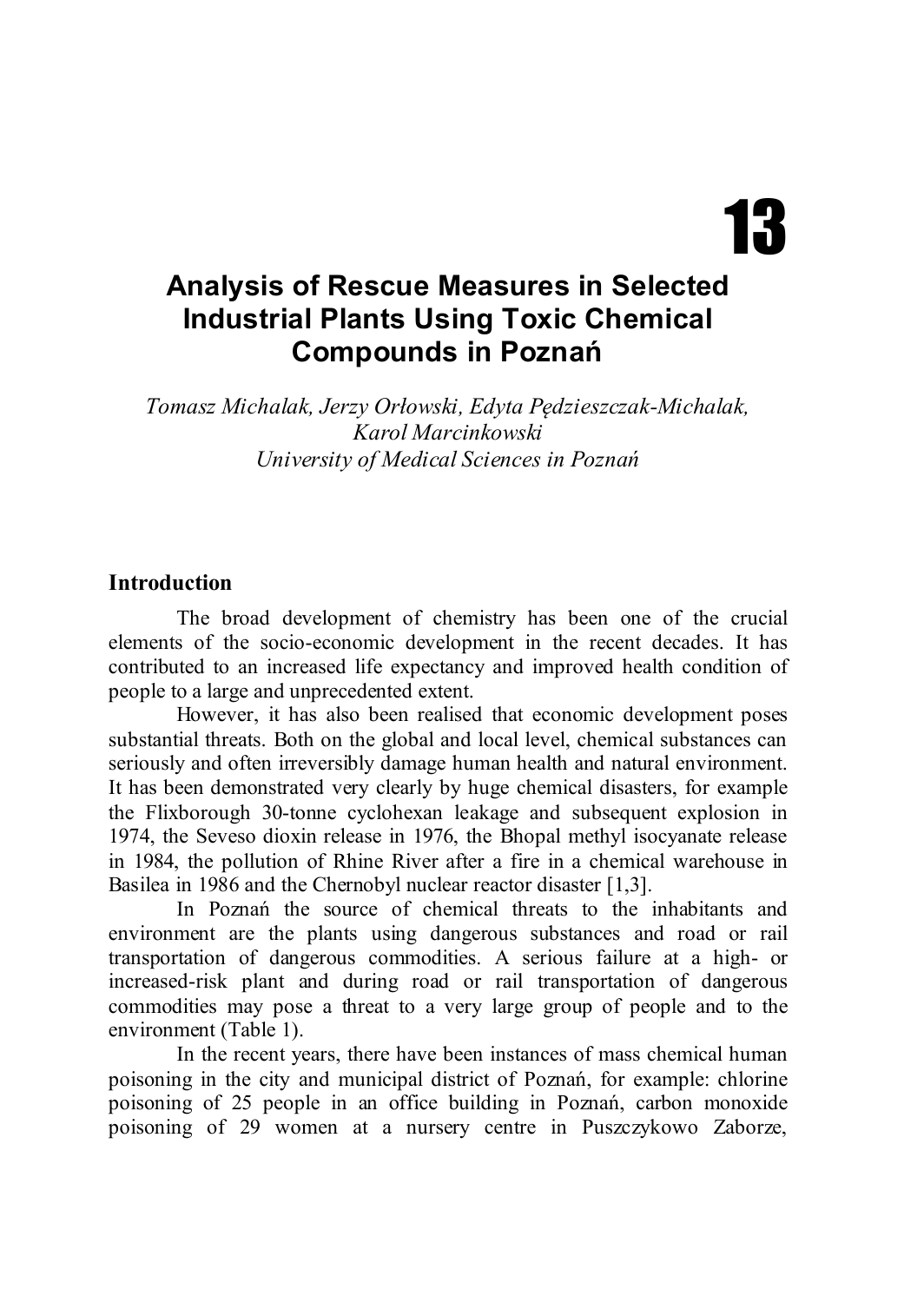*Tomasz Michalak, Jerzy Orłowski, Edyta Pędzieszczak-Michalak, Karol Marcinkowski*

inhalational poisoning with an unknown substance of 21 people in Adam Wodziczko School Complex in Mosina in 2004 (200 pupils and teachers were evacuated altogether), lethal poisoning (probably with hydrogen sulphide and methane) of 2 men and hospitalization of another 4 in Piotrkówek near Szamotuły. These accidents have made the authorities and medical and rescue services aware of the threat to the people and environment posed by any release of dangerous chemical substances.

#### **Table 1.** Plants of a high and increased risk of a serious industrial failure in Wielkopolska [9]

| No.              | Name of the plant                                                            | Address of the plant                    | Type of<br>dangerous<br>substance        | Amount of<br>dangerous<br>substance<br>(in tonnes) | County              | Type<br>of<br>plant |
|------------------|------------------------------------------------------------------------------|-----------------------------------------|------------------------------------------|----------------------------------------------------|---------------------|---------------------|
| 1.               | Progas Eurogaz Kłodawa<br>Sp. z o.o.                                         | ul. Solna 1<br>Kłodawa                  | liquified gas<br>propane butane          | 286.4                                              | Koło County         | <b>PHR</b>          |
| $\overline{2}$ . | Dynea sp. z o.o.                                                             | ul. Fabryczna 4<br>Trzemeszno           | phenol<br>formaldehyde                   | $\overline{116}$<br>162                            | Gniezno<br>County   | <b>PHR</b>          |
| 3 <sub>1</sub>   | Gaspol S.A. Warszawa,<br>Pleszew Western Region                              | ul. Komunalnych 1<br>Pleszew            | liquified gas<br>propane butane          | 990                                                | Pleszew<br>County   | PHR                 |
| 4.               | Naftobazy<br>Sp. z o.o.<br>Fuel Base No. 4<br>in Rejowiec Poznański          | Rejowiec Poznański                      | products of<br>petroleum<br>distillation | 93,000                                             | Wągrowiec<br>County | <b>PHR</b>          |
| 5.               | Naftobazy<br>Sp. z o.o.<br>Fuel Base No. 8<br>in Jastrowie                   | ul. Polna 1<br>Jastrowie                | products of<br>petroleum<br>distillation | 46,000                                             | Złotów<br>County    | <b>PHR</b>          |
| 6.               | Zakłady Chemiczne<br>"Luboń" S.A.                                            | ul. R. Maya 1<br>Luboń                  | hydrofluorid acid                        | 40                                                 | Poznań<br>County    | <b>PHR</b>          |
| 7.               | Statoil Gaz<br>Sp. z o.o.                                                    | ul. Północna 52<br>Kościan              | liquified gas<br>propane butane          | 290                                                | Kościan<br>County   | <b>PHR</b>          |
| 8.               | Polski Gaz<br>Sp. z o.o.<br>Chojęcin-Szum Branch                             | Chojęcin Szum 8d<br>Kepno               | liquified gas<br>propane butane          | 280                                                | Kępno<br>County     | PHR                 |
| 9.               | PKN Orlen S.A.<br>Warehouse Base No. 74                                      | ul. Węglowa 1<br>Ostrów<br>Wielkopolski | products of<br>petroleum<br>distillation | 42,700                                             | Ostrów<br>County    | PHR                 |
| 10.              | <b>British Petroleum Gas</b><br>Poland<br>Sp. z o.o.                         | ul. Rabo wicka 4/5<br>Swarzędz          | liquified gas<br>propane butane          | 2,917                                              | Poznań<br>County    | <b>PHR</b>          |
| 11.              | Krotgaz<br>Liquified Gas Distribution<br>Plant in Krotoszyn<br>(Plant No. 2) | ul. Sado wa 2<br>Krotoszyn              | liquified gas<br>propane butane          | 188.6                                              | Krotoszyn<br>County | <b>PIR</b>          |
| 12.              | Centrum Paliw<br>i Rozpuszczalników<br>Sp. z. 0.0.                           | Słomowo 1<br>Września                   | products of<br>petroleum<br>distillation | 2,820                                              | Września<br>County  | <b>PIR</b>          |

**Tabela 1.** Zakłady o dużym i zwiększonym ryzyku wystąpienia poważnej awarii przemysłowej w Wielkopolsce [9]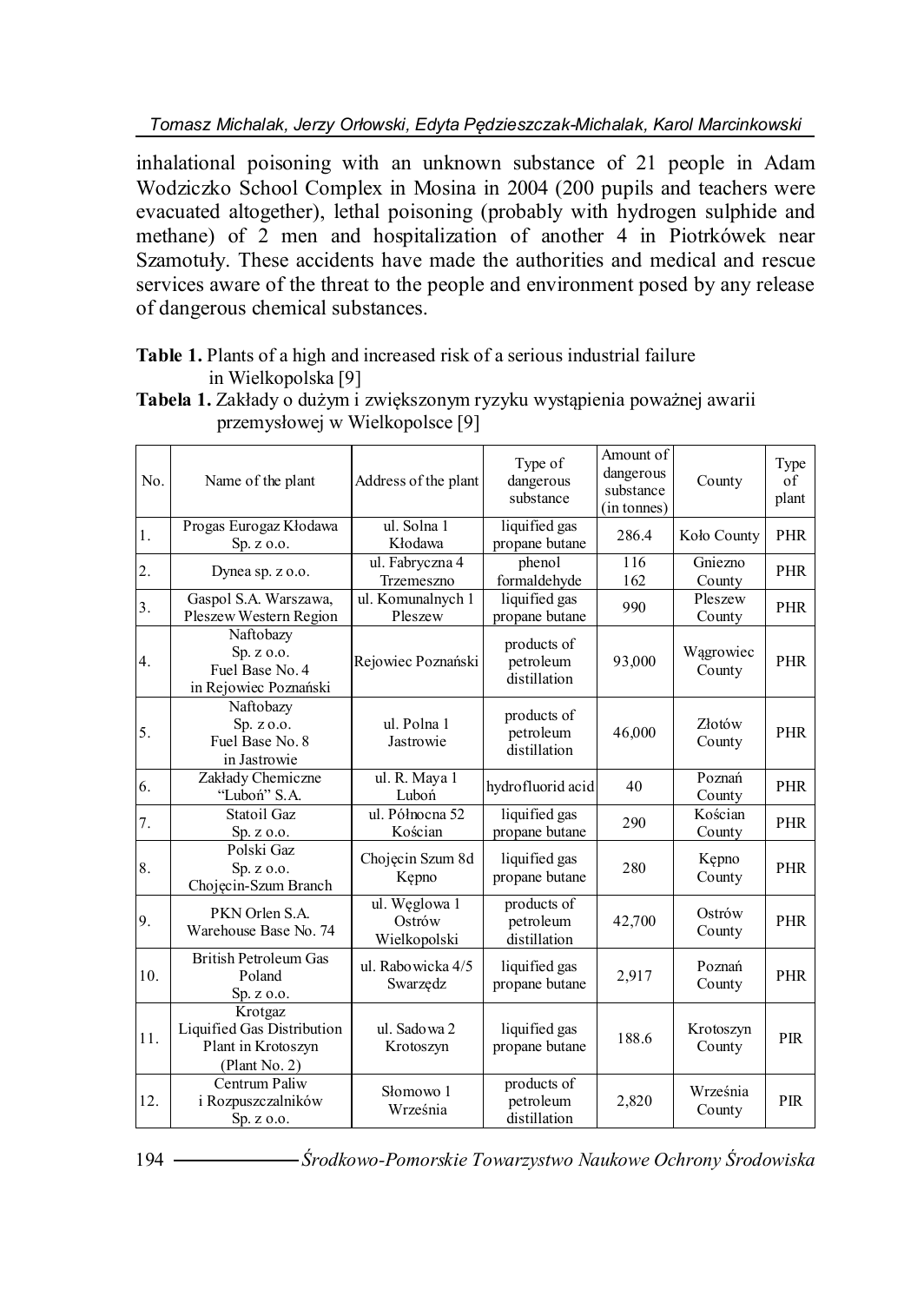#### **Table 1.** cont. **Tabela 1.** cd.

| No. | Name of the plant                                                                              | Address of the plant                      | Type of<br>dangerous<br>substance        | Amount of<br>dangerous<br>substance<br>(in tonnes) | County               | Type<br>of<br>plant |
|-----|------------------------------------------------------------------------------------------------|-------------------------------------------|------------------------------------------|----------------------------------------------------|----------------------|---------------------|
| 13. | Gospodarstwo Hodowlano<br>- Produkcyjne Dublet Plus                                            | Smolina 9<br><b>Brudzew</b>               | propane                                  | 89                                                 | <b>Turek County</b>  | PIR                 |
| 14. | Polish Oil and Gas<br>Company PGNiG S.A. in<br>Warsaw<br>Nitrogen Removal Plant in<br>Odolanów | ul. Krotoszyńska<br>Odolanów              | natural gas                              | 64                                                 | Ostrów<br>County     | <b>PIR</b>          |
| 15. | Kompania Piwowarska<br>S.A.                                                                    | ul. Szwajcarska 11<br>Poznań              | ammonia                                  | 50                                                 | Poznań<br>County     | PIR                 |
| 16. | Wyborowa S.A.                                                                                  | ul. Komandoria 5<br>Poznań                | ethanol                                  | 16,590                                             | Poznań<br>County     | PIR                 |
| 17. | Linde Gaz Polska<br>Sp. z o.o.                                                                 | ul. Przemysłowa<br>17 Kościan             | acetylene                                | 20                                                 | Kościan<br>County    | PIR                 |
| 18. | PKN Orlen S.A.<br>Warehouse Base No. 71                                                        | ul. Przemysłowa<br>Międzychód             | products of<br>petroleum<br>distillation | 3,700                                              | Międzychód<br>County | PIR                 |
| 19. | Zespół Elektrociepłowni<br>Patnów, Adamów, Konin<br>S.A. Patnów Plant                          | ul. Kazimierska 45<br>Konin               | fuel oil                                 | 7,588                                              | Konin<br>County      | PIR                 |
| 20. | Huta Aluminium Konin<br>S.A.                                                                   | ul. Hutnicza 1<br>Konin                   | toxic substances                         | 173                                                | Konin<br>County      | <b>PIR</b>          |
| 21. | Zespół Elektrociepłowni<br>Poznańskich S.A.                                                    | ul. Gdyńska 54<br>Poznań                  | fuel and diesel<br>oil                   | 10,800                                             | Poznań<br>County     | <b>PIR</b>          |
| 22. | PKN Orlen S.A.<br>Warehouse Base No. 72                                                        | ul. Nowy Dwór<br>Konin                    | fuel oil                                 | 3,050                                              | Konin<br>County      | <b>PIR</b>          |
| 23. | <b>Holding Metalplast</b><br>sp. z o.o.                                                        | ul. Łuko wska 7/9<br>Oborniki             | pentane                                  | 17                                                 | Oborniki<br>County   | PIR                 |
| 24. | Przedsiębiorstwo<br>Przemysłu<br>Fermentacyjnego<br>"Akwawit" S.A.                             | ul.<br>Święciechowska 2,<br>64-100 Leszno | ethanol                                  | 13,600                                             | Leszno<br>County     | PIR                 |
| 25. | Zespół Elektrociepłowni<br>Patnów, Adamów, Konin<br>S.A. Adamów Plant                          | ul. Przemysłowa 1<br>62-700 Turek         | sulphuric acid                           | 74.4                                               | Turek<br>County      | <b>PIR</b>          |

*PHR – plant of a high risk of a serious industrial failure,*

*PIR – plant of an increased risk of a serious industrial failure.*

## **Aim of the study**

The aim of the study was to analyse rescue measures in case of a chemical failure in selected industrial plants using toxic chemical compounds in the city and municipal district of Poznań. The following research tasks were carried out within the study: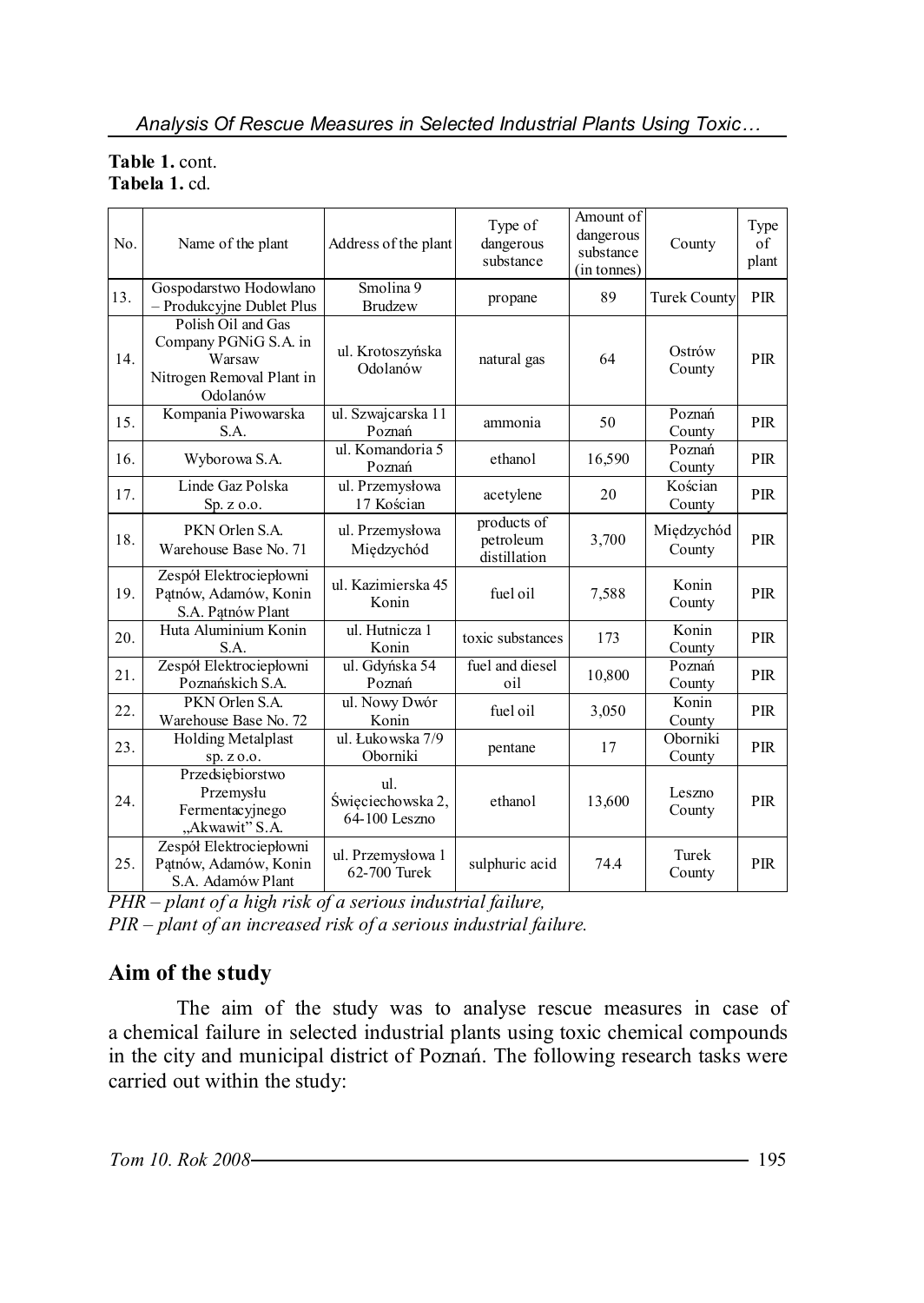- analysis of current legal solutions in providing medical assistance in case of chemical accidents and disasters,
- assessment of chemical threats in Poznań.
- analysis of the potential for providing medical assistance within the medical rescue system in Poznań,
- presentation of the concept of chemical security within the rescue medicine system.

#### **Materials and method**

The study was based on an analysis of three chemical failure simulations in the city and municipal district of Poznań in selected industrial plants that use toxic industrial agents. The following plants were selected for the study: Kompania Piwowarska S.A. (use of ammonia), Aquanet S.A. (use of chlorine) and Zakłady Chemiczne "Luboń" S.A. (use of hydrogen fluoride).

The study was conducted in the above-mentioned industrial plants, health care and National Fire Service units in Wielkopolska and Poznań.

The basic research method was a diagnostic survey using the following research tools [4]:

- examination of documentation,
- observation of medical rescue actions,
- questionnaires (a study of the functioning of the Internal Disease and Toxicology Ward of Franciszek Raszeja Hospital in Poznań),
- simulation drills (using PHAST MICRO and ALOHA computer programs),
- application drills (model organizational solutions to medical rescue actions),
- practical drills (verification of the proposed concept).

## **Discussion of the results**

On the basis of available data analysis on Zakłady Chemiczne "Luboń" S.A. it was concluded that the plant's localization, surrounding buildings and access roads would create a threat in case of a failure. As a result, the plant Zakłady Chemiczne "Luboń" S.A. was assigned to a category of high-risk chemical facilities.

A PHAST MICRO computer simulation of a failure scenario was run to assess the potential effects of a 50-kg hydrogen fluoride release in the plant in Luboń. The program calculated the size of the danger zones for such a release and with a westerly wind of 3m/s to be the following:

- mortal danger zone (concentration of hydrogen fluoride 50 ppm)  $-1.62 \text{ km}$ ,
- health danger zone (concentration of hydrogen fluoride  $30$  ppm)  $2.7$  km.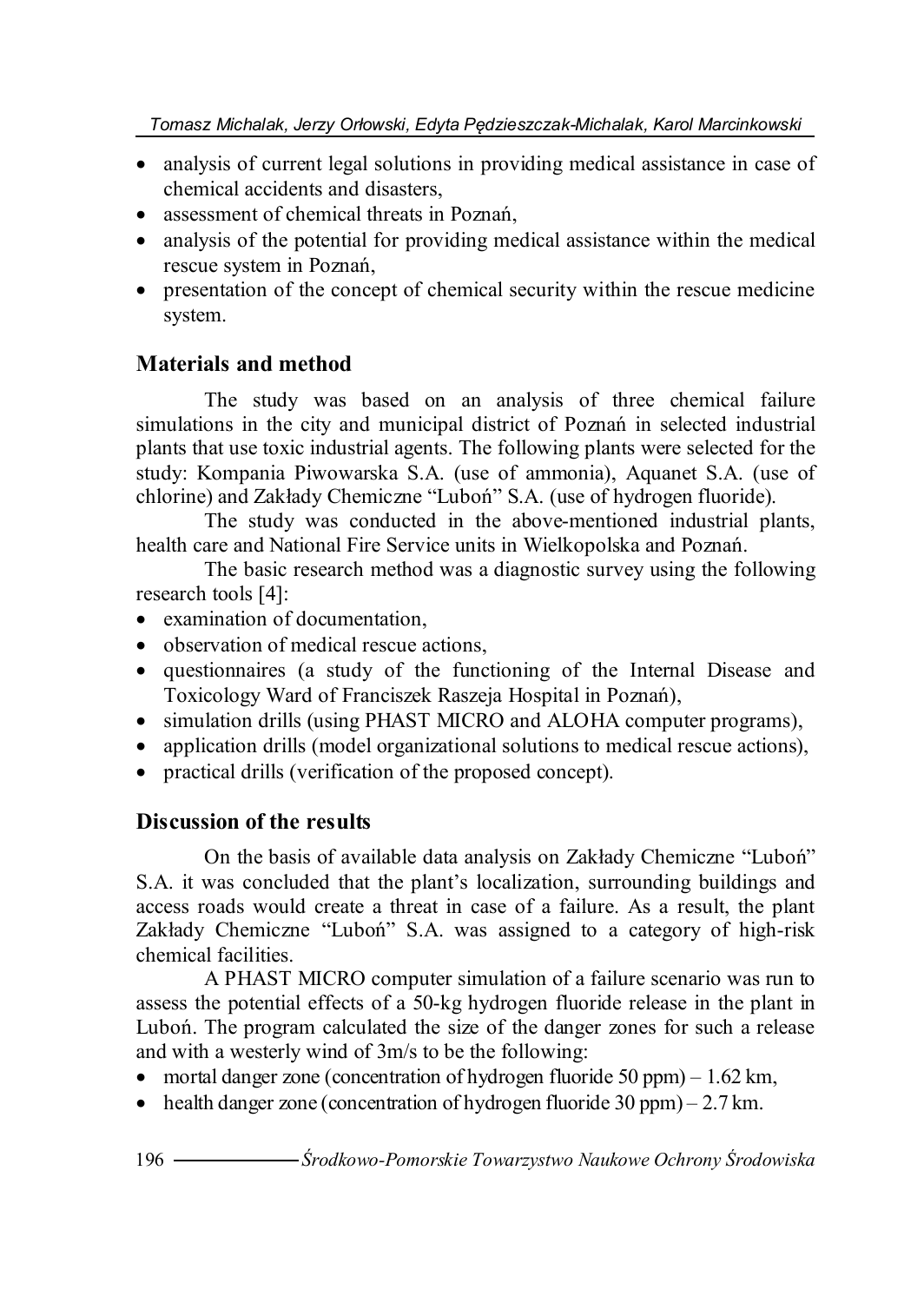*Analysis Of Rescue Measures in Selected Industrial Plants Using Toxic…*

Once a month there are regular theoretical and practical chemical emergency trainings for the plant's internal rescue teams. Additionally, on-site trainings with external rescue teams are also organized, with the most recent one held with the National Fire Service, emergency ambulance service and police in 2005. After the analysis of the internal contingency (operationalrescue) plan for Zakłady Chemiczne "Luboń" S.A. it was stated that the document in question is n accordance with the Environmental Protection Law of April 27, 2001 and the Ministry of Economy order of August 16, 2001.

The ALOHA computer program was used to predict the size of mortal and health danger zones in case of a 100-kg chlorine release in Aquanet S.A. at the Water Treatment Plant Station in ul. Wiśniowa 13 in Poznań. The program calculated the size of the danger zones for such a chlorine release and with a westerly wind of 3m/s to be the following:

- mortal danger zone (concentration of chlorine  $20$  ppm) 0.165 km,
- health danger zone (concentration of chlorine  $10$  ppm) 0.235 km,
- minor and reversible health effect zone (concentration of chlorine 1 ppm) 0.779 km.

On the basis of the analysis of available data and conclusions from plant's internal rescue team trainings it was stated that first-aid procedures and basic rescue regulations had been established for chemical rescue team members in Aquanet S.A., ul. Wiśniowa 13 in Poznań. Additional procedures were established for alerting the staff, management and proper rescue teams, evacuation and alerting the population about potential contamination in case of a chlorine release.

In order to evaluate the established solutions and further improve the staff's preparedness in case of a chemical emergency, there are regular trainings conducted by masters from Water Production Department. Additionally, every 2 years there are simulation trainings with external rescue services to drill particular emergency scenarios. The trainings provide an opportunity to evaluate the preparedness of the staff, management and chemical rescue team.

Based on the analysis of the available data, a conclusion can be drawn that Aquanet S.A., ul. Wiśniowa 13 in Poznań does not create any serious threat in the event of a chemical failure.

On the basis of the available data on Kompania Piwowarska Lech Browary Wielkopolski S.A., ul. Szwajcarska 11 in Poznań, it was concluded that the plant's localization, surrounding buildings and access roads would not create a serious threat in the event of a failure. As a result, Kompania Piwowarska Lech Browary Wielkopolski S.A. was assigned to a category of increased-risk chemical facilities.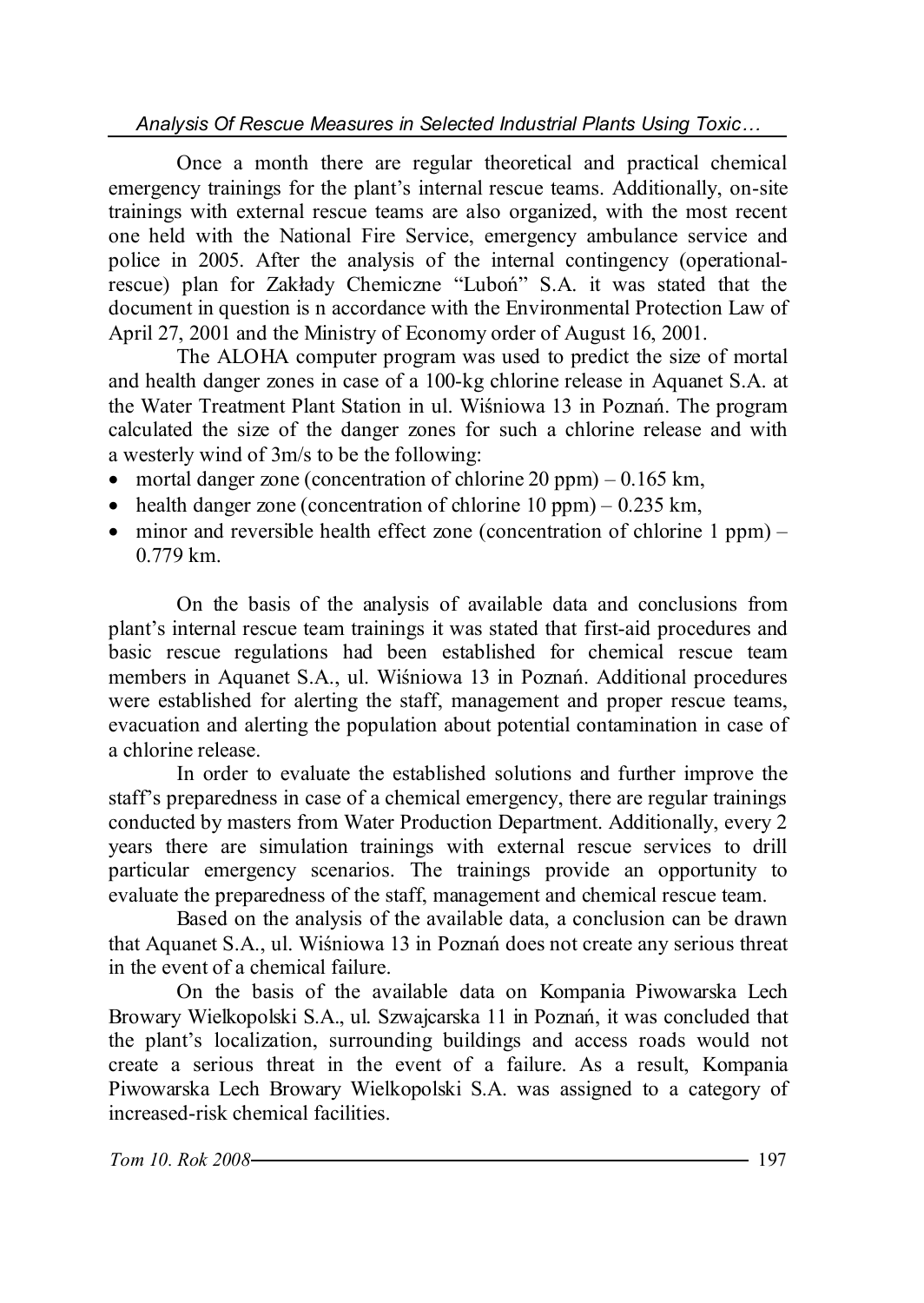The ALOHA computer program was used to predict the size of mortal and health danger zones in case of a 5-tonne ammonia release from the plant. The program calculated the size of the danger zones for such an ammonia release and with a westerly wind of 5m/s to be the following:

- mortal danger zone (concentration of ammonia 5034 ppm)  $-0.36$  km,
- health danger zone (concentration of ammonia 300 ppm)  $-1.3 \text{ km}$ ,
- minor and reversible health effect zone (concentration of ammonia 25 ppm)  $-3.3$  km.

Twice a year there are regular theoretical and practical chemical emergency trainings for the plant's internal rescue teams. Additionally, on-site trainings with external rescue teams are also organized, with the most recent one held with the National Fire Service, emergency ambulance service and police in 2004. It is our conviction that the internal rescue team trainings held with external rescue teams should be organized regularly every 3 years. There is a sufficient number of hospital beds where patients in need of medical assistance can be transproted. We are of the opinion that the organization of the ZOZ Nowe Miasto Hospital Emergency Ward should be accomplished soon due to its location in the vicinity of Kompania Piwowarska Lech Browary Wielkopolski S.A. After the analysis of the internal contingency (operational-rescue) plan for Kompania Piwowarska Lech Browary Wielkopolski S.A. it was stated that the document in question is n accordance with the Environmental Protection Law of April 27, 2001 and the Ministry of Economy order of August 16, 2001.

On the basis of the data analysis it was concluded that the number of regular staff and rescue team trainings at plants using toxic industrial substances was insufficient to reduce any significant effects of a serious chemical failure. It is our suggestion that such trainings should be organized at least once a month internally, and twice a year with participation of external rescue services [4].

During medical rescue operation the disaster area should be divided into three zones: A, B and C. Zone A is the contaminated, unconditionally dangerous (hot) area, where rescuers have to wear chemical resistant gasproof clothing for full skin, eyes and respiratory tract protection. Zone B is the dirty, relatively dangerous (warm) area, where rescuers have to use only respiratory tract protection equipment. Zone C is the clean, safe (cold) area where no protection is needed [3,6].

On the basis of the analysis of the chemical failure simulations, universal standards of medical assistance in the event of chemical contamination have been presented. First medical aid should be based on three major measures: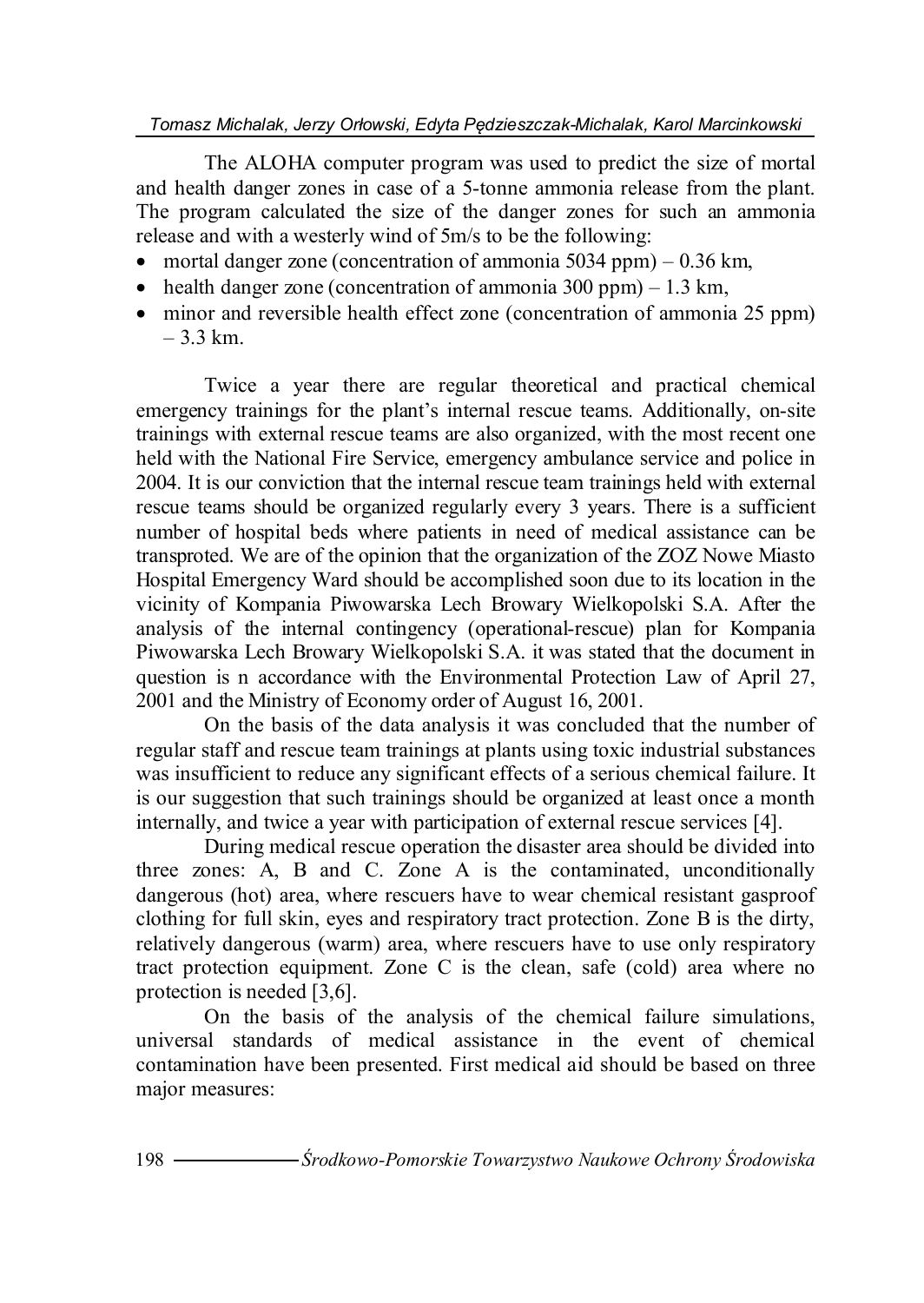- evacuation of the victims out of the contaminated zone,
- removal of the toxic substance from skin and clothing to prevent further local injuries and absorption,
- symptomatic treatment, sustaining the vital functions of the organism.

Only then do specialized measures, specific to a given poisoning, follow:

- causal treatment (appropriate antidotes),
- measures to enhance the elimination of the poison from the organism [4,6].

The medical staff participating in the decontamination of the injured should be equipped with personal protection clothing. In this way the staff will be able to give aid in the B zone if there is a need to save human lives or if there is a sudden change in situation at the disaster site which poses a threat to the rescuers' lives.

An immediate evacuation from the danger zone and the removal of the contaminated clothing can be one of the crucial elements of a life-saving operation. The decision to decontaminate those injured in a chemical disaster should be based on the type of the chemical substance in question and on the evaluation of how severe the condition of the injured is.

In chemical disasters the injured should be divided into groups according to the general principles in disaster medicine. It is important for the segregation to be a continuous process carried out at regular intervals. This is because both the condition of the injured and means of treatment and transportation may change [4].

According to the type of injury and the presence of symptoms caused by a chemical factor, the injured can be divided into the following groups and evacuated in the following order [2,6]:

- 1. Those in need of immediate transportation and treatment (red colour);
- 2. Those in need of less immediate transportation (yellow colour);
- 3. Those in need of the least immediate transportation (green colour);
- 4. Those in need of palliative treatment transportation according to the recommendation (black colour).

Special consideration is due to the division of those exposed to irritant gases. A principle should be adopted for those with mechanical injuries and exposed to irritant gases not be assigned the green evacuation colour.

Special consideration is also due to assign injured children to a particular group, as they are more sensitive to toxic substances and should have priority in receiving medical assistance [2].

*Tom 10. Rok 2008* 1999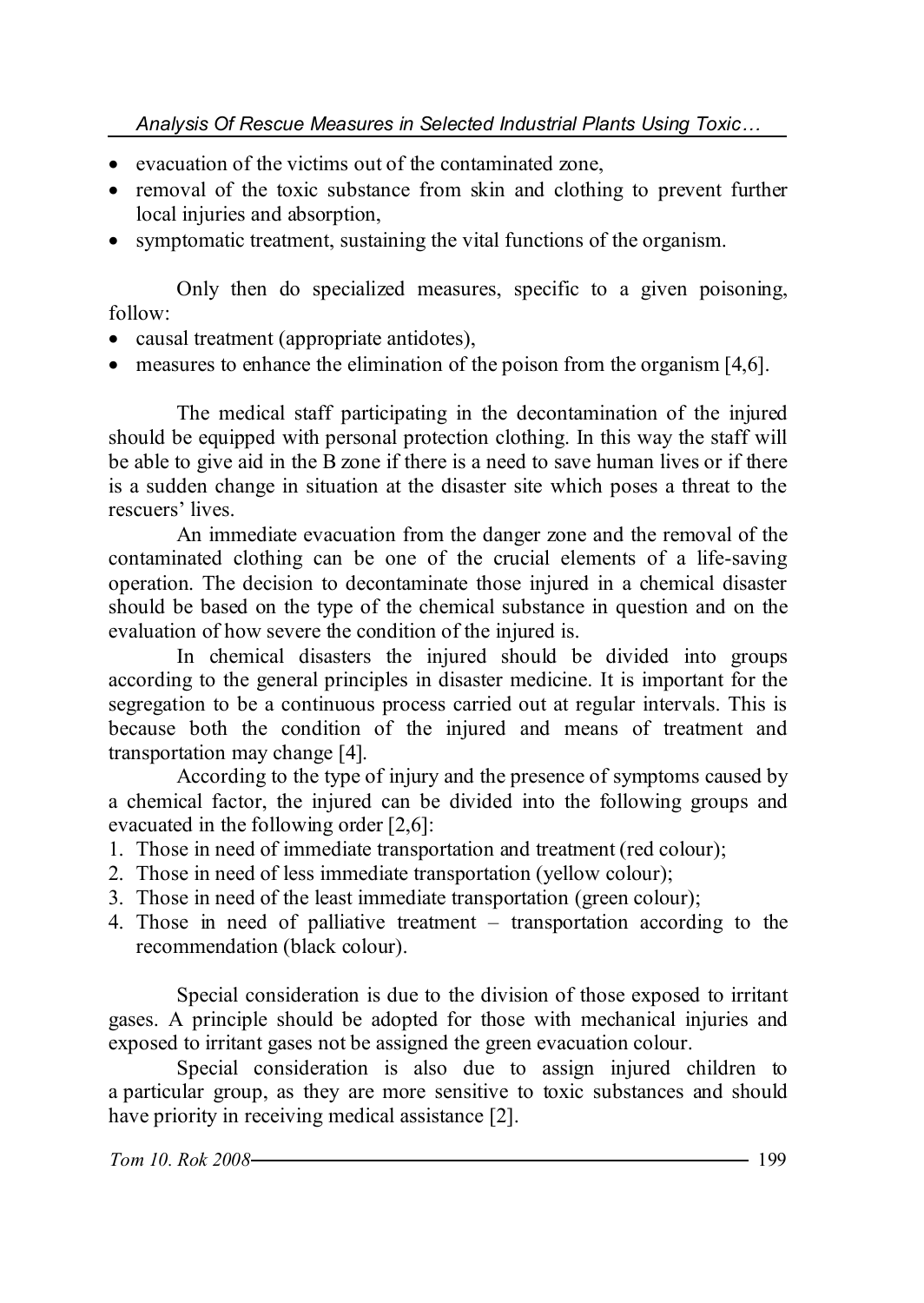The speed of the evacuation from the contaminated zone and appropriate measures taken in the very first minutes can be crucial to the victim toll. That being so, rescue procedures should be limited to the most basic actions:

- intubation and cricothyrotomy,
- staunching the bleeding (ligation),
- gaining access to the vein and liquid transfusion,
- cleansing the wounds,
- analgesia if needed,
- ensuring normothermia.

Oxygen or assisted breath use is advisable as early as during first aid.

In some cases of poisoning (for example, with cyanides or organophosphorus compounds) and when immediate transportation of the injured to a hospital is impossible, it may be advisable to apply specific antidote treatment and specialist medical equipment [2,6].

The treatment and course of action in a multiprofile hospital are supervised by a clinical toxicologist who has extensive specialist assistance at his/her disposal. The most important task of the local authorities in the event of a sudden threat of mass chemical contamination is to notify the rescue teams about the potential number of people working or living in the contaminated area, distribution of public institutions, available plans of buildings and access roads, which will facilitate the organization of a rescue operation [5].

Decontamination, or the removal of the toxic substance from people and equipment, takes place in the zone adjacent to the red one. Both the victims and rescuers leaving the chemical disaster area undergo decontamination. In this zone a preliminary division of patients into groups can take place, especially if there are many seriously injured and resuscitation procedures are necessary.

A medical point is organized in the support area to further divide patients into groups. Injury severity is estimated and the order of assistance and transportation to specialized units is established [3,4,6].

Those who do not directly participate in the rescue operation, but who influence its course, for example local authority representatives, stay in close vicinity of the support zone without interfering with the evacuation of the victims. There should be a communication point in the vicinity to notify nearby hospitals to prepare for the admission of the injured and to contact with the nearest toxicological centre. The clinical toxicologist decides about the need to administer specific antidotes and apply a decontamination type depending on the toxic substance involved [5,7].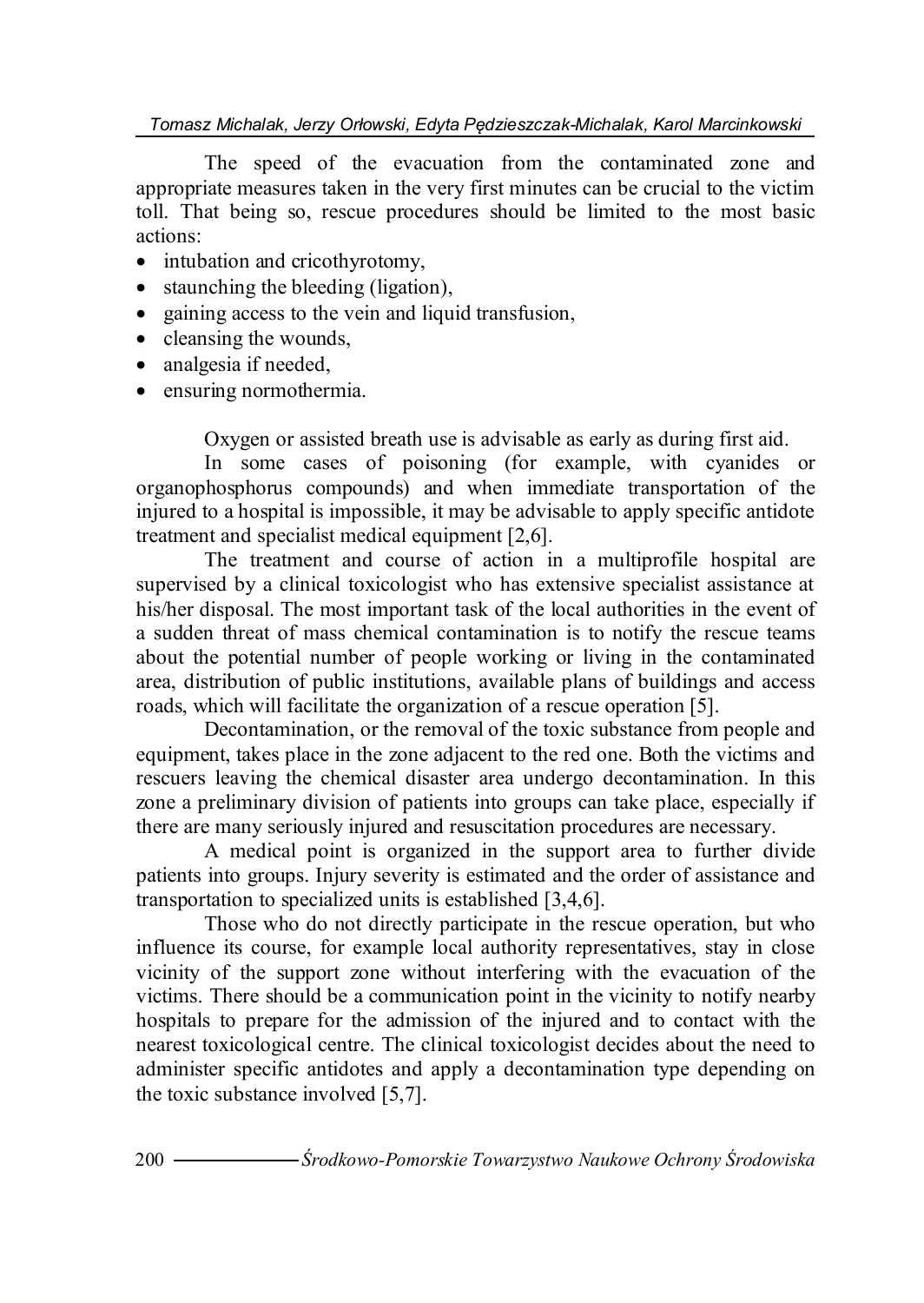*Analysis Of Rescue Measures in Selected Industrial Plants Using Toxic…*

The concept of organizing rescue and providing medical assistance within medical and chemical rescue service in Poznań in case of chemical contamination coincides in many respects with the one proposed by the National Fire Service [4].

The following conclusions can be formulated on the basis of the results:

1. The legal solutions in the current National Medical Rescue Law do not specify chemical rescue objectives within the rescue medicine system and should be amended.

These issues are specified in the Environment Protection Law of 27 April 2001, which however does not clearly specify medical rescue team procedures in case of chemical failures and disasters at on the district, voivodship and national level.

- 2. The analysis of data on chemical threats to the people and environment in Poznań has demonstrated that the plants using dangerous substances and road or rail transportation of dangerous commodities, lacking any monitoring system of dangerous commodity transport in both transit and local traffic, are the sources of potential threat.
- 3. The examination of medical assistance potential in the medical rescue system in Poznań so far contributes to the positive evaluation of the emergency notification centre and hospital emergency wards.
- 4. In order to improve medical assistance within medical and chemical rescue service in case of chemical contamination, the following five chemicalmedical areas in Wielkopolska should be outlined: Poznań, Piła, Leszno, Kalisz and Konin area.
- 5. A Regional Clinical Toxicology Centre should be organized in Poznań. The centre should comprise:
	- Poisoning Treatment Centre,
	- Toxicological Information Centre,
	- Chemical-Toxicological Analytical Laboratory.

There should be an antidote bank in the Regional Clinical Toxicology Centre, which would enable an immediate intervention in case of any mass chemical threat. A toxicological information line should be opened in the Regional Toxicological Centre in Poznań to improve medical assistance. This would ensure an immediate access to a database containing information on dangerous chemical substances. Computer programs would first analyse the clinical symptoms introduced and then they would present possible chemical poisoning causes and propose further procedural options.

6. In compliance with the new National Medical Rescue Law, dispatchers in the Emergency Notification Centre in Poznań should be trained to identify and react to chemical threats.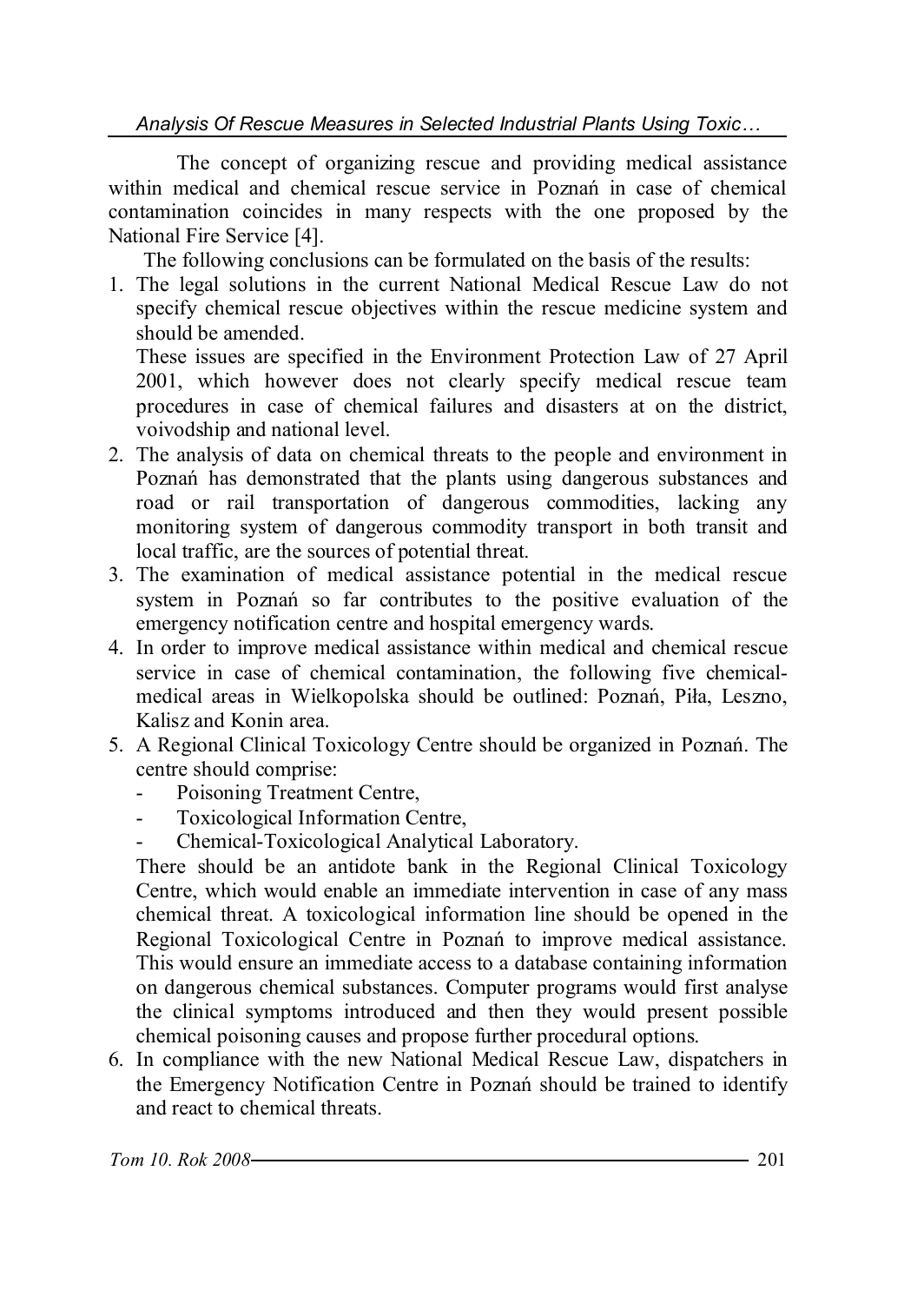*Tomasz Michalak, Jerzy Orłowski, Edyta Pędzieszczak-Michalak, Karol Marcinkowski*

7. One of the most important chemical safety aspects is the preparation of measures and preventive programmes to minimize the risk of mass poisoning and to improve the efficiency of any rescue operation.

### **References**

- 1. **Chomiczewski K., Gall W., Grzybowski J.:** *Epidemiologia działań wojennych i katastrof (Warfare and Disaster Epidemiology)*. Bielsko-Biała: α –medica Press 2001.
- 2. **Kołaciński Z.:** *Toksykologia kliniczna (Clinical Toxicology).* in: Kowalczyk M., Rump S., Kołaciński Z: *Medycyna katastrof chemicznych (Chemical Disaster Medicine)*. Warszawa, Wydawnictwo Lekarskie PZWL, 2004.
- 3. **Konieczny J.:** *Zarządzanie w sytuacjach kryzysowych, wypadkach i katastrofach [Critical, Emergency and Disaster Situation Management].* Poznań, Garmond, Warszawa, Text, 2001.
- 4. **Michalak T.:** *Bezpieczeństwo chemiczne w medycynie ratunkowej. Analiza doświadczeń w kontekście wypracowania procedur świadczenia pomocy medycznej w Poznaniu [Chemical Safety in Rescue Medicine. Experimental Analysis for the Development of Medical Assistance Procedures in Poznań].* PhD dissertation, Karol Marcinkowski University of Medical Sciences in Poznań, 2007.
- 5. **Pach J., Targosz D.:** *Zadania regionalnych Ośrodków Toksykologii Klinicznej w Polsce w wypadkach katastrof medycznych [Polish Regional Clinical Toxicology Centres' Tasks in the Event of Medical Disasters].* Materiały z sympozjum Ratownictwo Medyczne", Kraków 4-5.12.1997.
- 6. **Rump S., Kowalczyk M.:** *Organizacja działania personelu medycznego w ognisku katastrofy chemicznej" [Organisation of the Medical Staff at the Medical Disaster Centre].* in: Kowalczyk M., Rump S., Kołaciński Z.: *Medycyna katastrof chemicznych [Chemical Disaster Medicine].* Warszawa, Wydawnictwo Lekarskie PZWL, 2004.
- 7. **Seńczuk W.:** *Toksykologia [Toxicology].* Warszawa, PZWL, 1990, 2005.
- 8. **Żurek J. (ed.):** *Świadomość zagrożeń i możliwości przygotowania się na wypadek wystąpienia awarii na szczeblu lokalnym. Procedura reagowania na awarie technologiczne" [Threat Awareness and Preparedness in the Event of a Local Failure. Measures To Be Taken During Technological Failures].* Instytut Ochrony Środowiska, Biblioteka nadzwyczajnych zagrożeń; Zeszyt 2, APELL. Warszawa: Regionalny Ośrodek Koordynacyjny EKG ONZ ds. szkolenia i ćwiczeń w zakresie awarii przemysłowych, 1999. (http://www.mos.gov.pl/2materialy\_informacyjne/raporty\_opracowania/apell/poczatek-3-L.htm),
- 9. *Wojewódzki Katalog Zagrożeń [Voivodship Catalogue of Threats].* Poznań: Wielkopolska Komenda Wojewódzka Państwowej Straży Pożarnej, 2004.